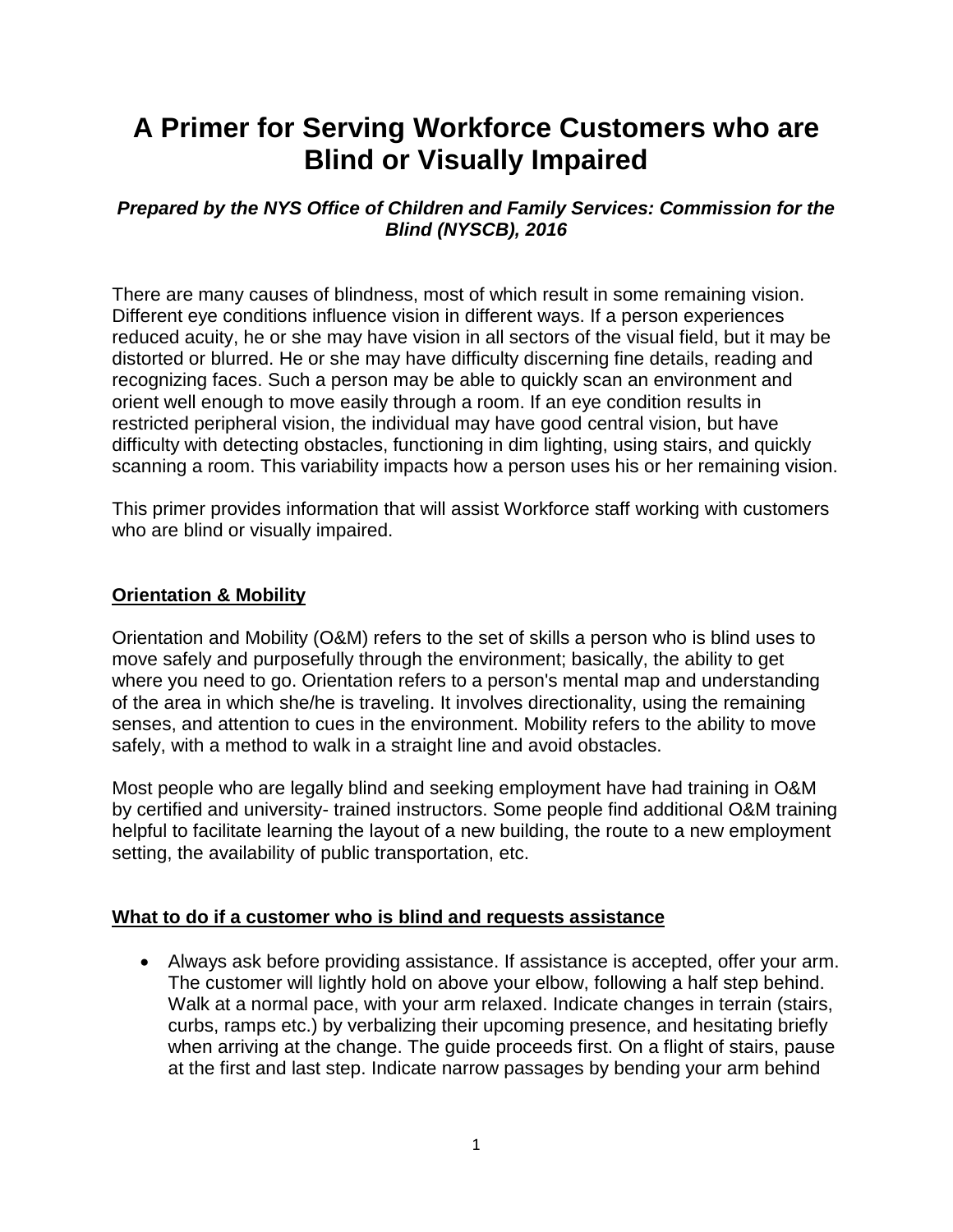your back, alerting the follower to go behind you single file. This type of assistance is called "Sighted Guide."

- A customer using a long cane will transfer the cane to his free hand while using sighted guide assistance. The cane will be kept at the user's side or folded up. If the customer is using a Guide Dog, the dog will be "heeled," on the owner's left side, with the right hand free to hold the elbow of a guide. The dog's harness will be dropped, indicating to the dog that it is temporarily not responsible for guiding.
- For some customers, verbal directions may be sufficient, and they may prefer to walk on their own. Some customers will have sufficient residual vision to walk without any type of assistance.

#### **There are many ways a person who is blind gets around**

Residual vision may be sufficient to allow some customers to walk without any modifications. Other customers may use one or more of the following techniques to assist with their mobility.

- Long cane, extended in front of user. The purpose is to detect obstacles, find terrain changes, explore environment and identify user as having a visual impairment.
- Guide dog Federal law guarantees a person who is blind the legal right to be accompanied by a Guide Dog in all places where the public is allowed. This includes restaurants, hotels, museums, airplanes, buses, apartments, schools, medical facilities, movie theaters, resorts, grocery stores, and more.

When a Guide Dog is in harness, it is a working dog and is on duty. Do not pet, feed, distract or talk to the dog. The Guide Dog handler must maintain discipline to remain a safe and effective working team. Any questions about the dog or about interacting with the dog should be addressed to the handler. When the team is seated, the dog will be unobtrusive and out of the flow of traffic, generally lying down under a table or chair.

- Sighted Guide (see description above).
- Electronic Travel Aids there are hand held, eyeglass mounted, or software aids which provide information about one's surroundings.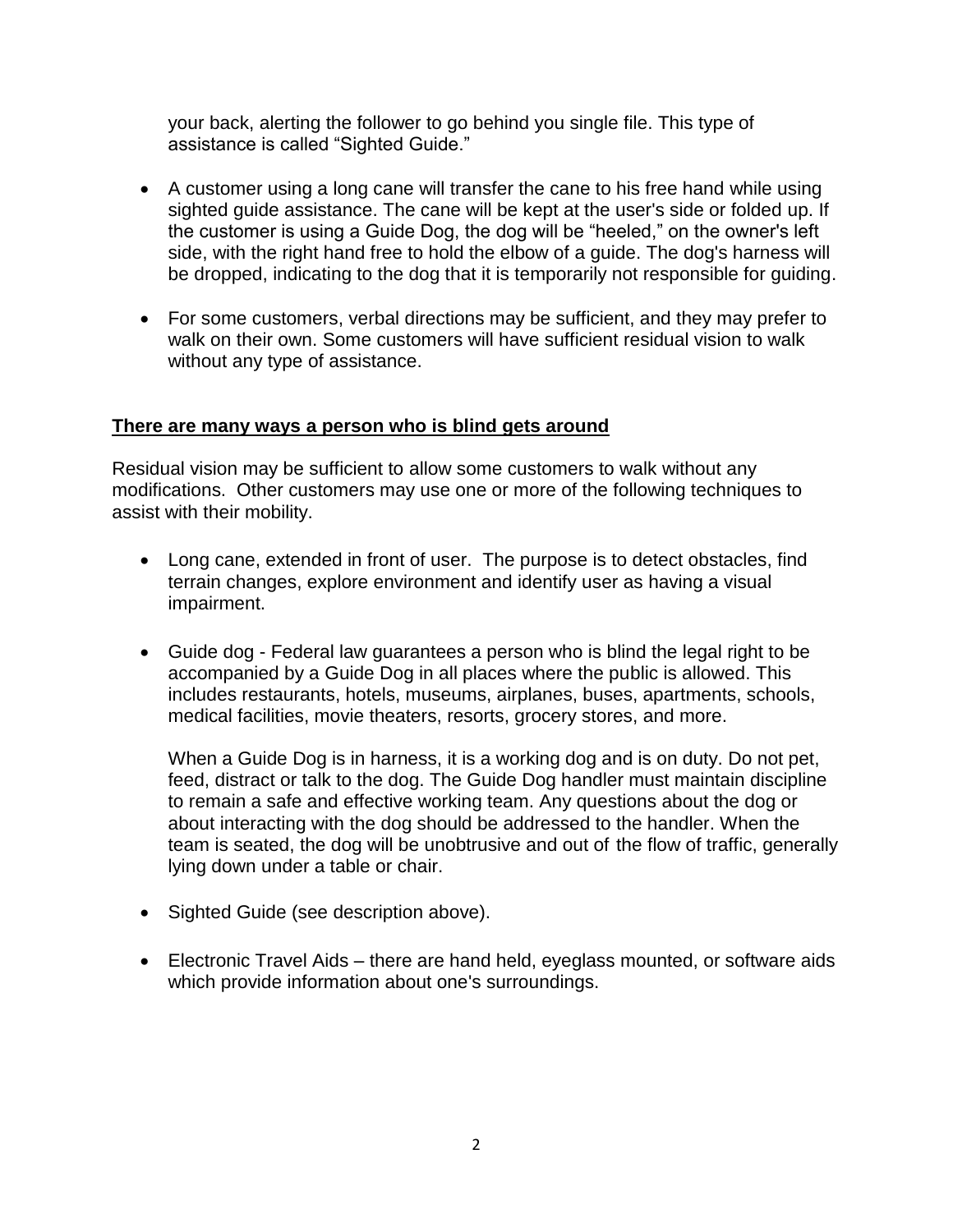## **Vision Rehabilitation Therapy**

It is important to note that many of the O&M guidance points are relevant to Vision Rehabilitation Therapy (VRT) skills as well.

- VRT is a comprehensive service that involves the provision of training to assist the individual in achieving his/her maximum level of functioning in the areas of: manual dexterity; communication; orientation to home or work environment; home management; personal management and use of low vision aids and other adaptive devices. These services are customarily provided in the individual's home, at a private agency serving individuals who are blind, in a school setting, other community setting or workplace.
- Communication training may include instruction in Braille, use of large print or other preferred communication modes; the ability to use the telephone, including number retrieval; voice mail retrieval, note-taking, record keeping, typing, labeling, and organizing information; and the ability to use communication devices, including, keyboard, tape recorder, calculator, personal message recorder, or electronic notetaking devices.
- Home management includes training in meal planning and preparation; use of appliances and utensils; food storage and organization and home cleaning, organization and safety.
- Personal management includes training in personal grooming; clothing selection and care; child care; medication management and the use and care of nonoptical and prescribed optical devices.
- Financial Management includes training in the use of appropriate financial institutions; personal budgeting and money management.

## **Communication**

- It is important to verbalize directions. Use concrete terms, such as right and left, as opposed to "over there." Avoid pointing unless you know the person has residual vision to see the gesture. Refer to right and left as they apply to the person who is blind. What is on your right is on the left of a person facing you. Be specific when giving directions, e.g., "To find the conference room, go to the end of this corridor, turn right, and it's the third room on your left."
- Staff should initiate an introduction and identify themselves by name and function. A person with low vision may not see name badges. Also, inform a customer when you leave a room.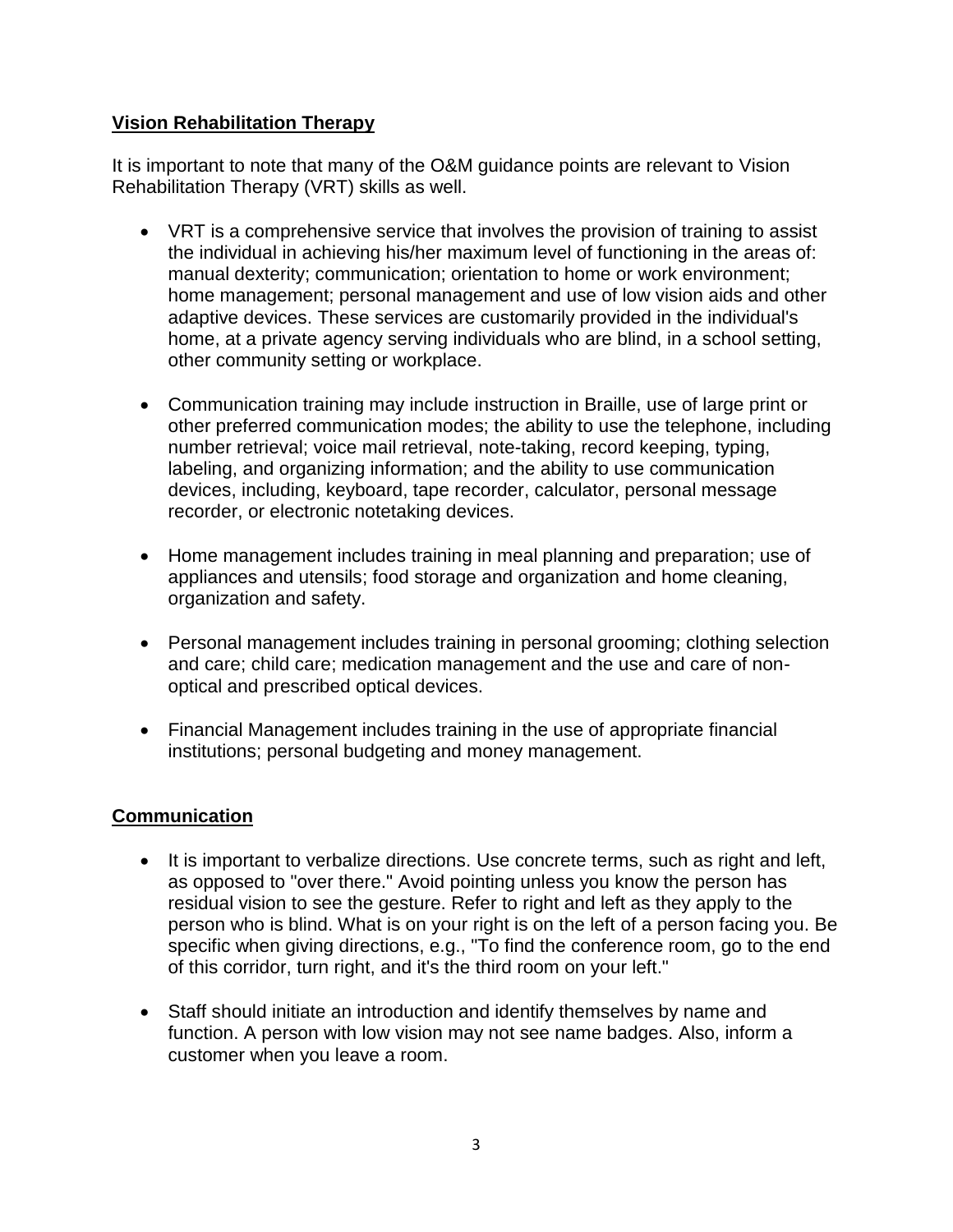- Staff should be aware that communicating important information not readily apparent to a person who is blind is vital.
- As a courtesy, staff should explain things that wouldn't be apparent to someone who is blind, e.g., that there is a phone access system at the entry of the building, or that there is temporary construction in a common area of the building.
- Staff should be familiar with alternatives to handing out materials in regular size print and should ask the customer how they best access print materials. Alternatives to the typical 12-point font size include large print, Braille, using a reader, tape recorded material, or diskettes. Hand written notes, if acceptable to the customer, should be done with a black felt tip pen.
- Customers may need to use a signature guide when their signature is needed on a form. A signature guide is a piece of cardboard or a plastic or metal signature template can be used to indicate where a signature is required. Place the cardboard edge horizontally below a signature line or place the opening of a signature template where a signature is required.

## **Facilities**

## **Parking and Drop-off Areas**

 A well-defined approach to the building is desirable. Keep obstacles (trashcans, benches, and newspaper boxes) out of the main travel path. An approach to the building that requires crossing a wide-open area, without borders, is difficult to negotiate. Keep bushes trimmed back from the sidewalk and trim any tree branches at face level on the sidewalk. Parking lot spaces must not allow car bumpers to extend over the sidewalk. Steps should have contrasting color on the edges. Shiny, reflective surfaces can be confusing. Large areas of plate glass may not provide enough contrast to be visible. There may be a need to indicate their presence by decals on the glass, or something else to provide contrast.

## **Entrance to the Building**

- Entrances should be clear of clutter, well lit and clearly defined.
- A firmly secured mat or a change in the floor texture will help to locate the entrance again when it is time to leave.

## **Elevators**

 Elevators should have both visual and audible door opening announcements as well as audible notifications to indicate floors.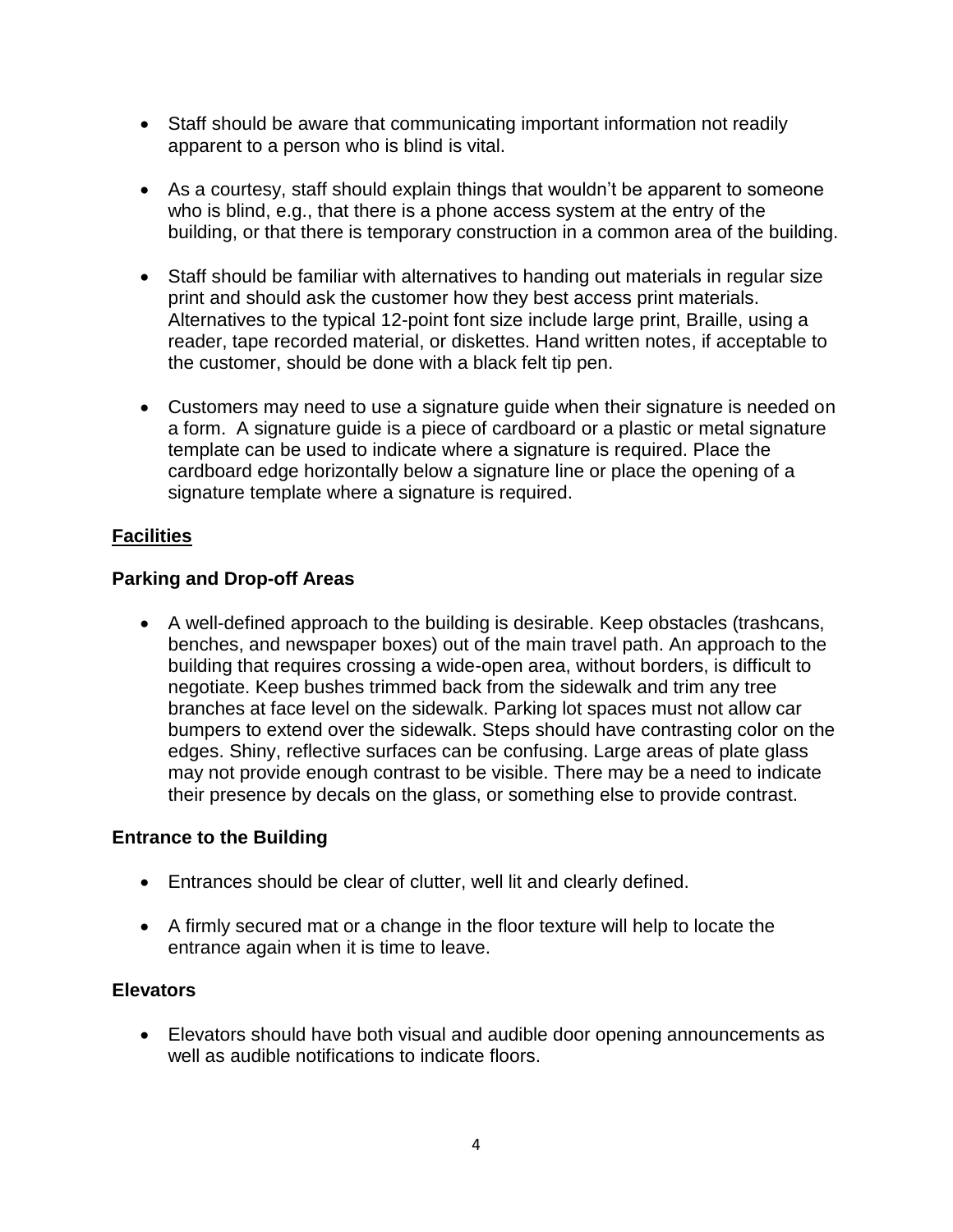- Controls and buttons outside and inside the elevator should have raised letters and/or Braille symbols.
- Each floor should have signage identifying the floor number in both raised letters and Braille symbols.

## **Equipment for General Use**

- Equipment to be used by customers as part of their programming should be accessible.
- Talking calculators, large print calculators, magnifiers, and Braille/large print labeling should be used when available. Labeling items in large print will allow access for customers who are visually impaired or who have low vision. For Braille readers, Brailling general points of access or general use will allow for more independent use of the location.
- Computers should be accessible by all customers, and should have magnification software or screen reading software to allow access for customers who are blind or visually impaired. Please note**,** as with all customers, computer use skills will vary as will the customers' ability to use accessibility software.

# **Lighting**

- Lighting has a major impact on the degree to which people who are visually impaired can use their remaining sight. The right lighting conditions can improve ability to see, and wrong lighting conditions can distract, distort, temporarily blind, or be painful. Many eye conditions have different and opposite lighting needs. Ask the customer if they have any specific lighting needs or sensitivities. Be sensitive to the customer's needs when choosing seating areas. Keep the light directed on objects to be attended to, and not shining into a person's face.
- Glare may result when natural or artificial light reflects off of a shiny surface, such as a large windowed wall, polished floors, or certain paper coatings. Blinds, shades, and rugs may help control glare. Customers may prefer to sit with windows behind or to the side, instead of facing them.

## **Use of Contrast**

 Staff should communicate with customers to understand their ability to recognize or utilize physical markers in the environment, including the recognition of key features, contrast and tactile symbols.